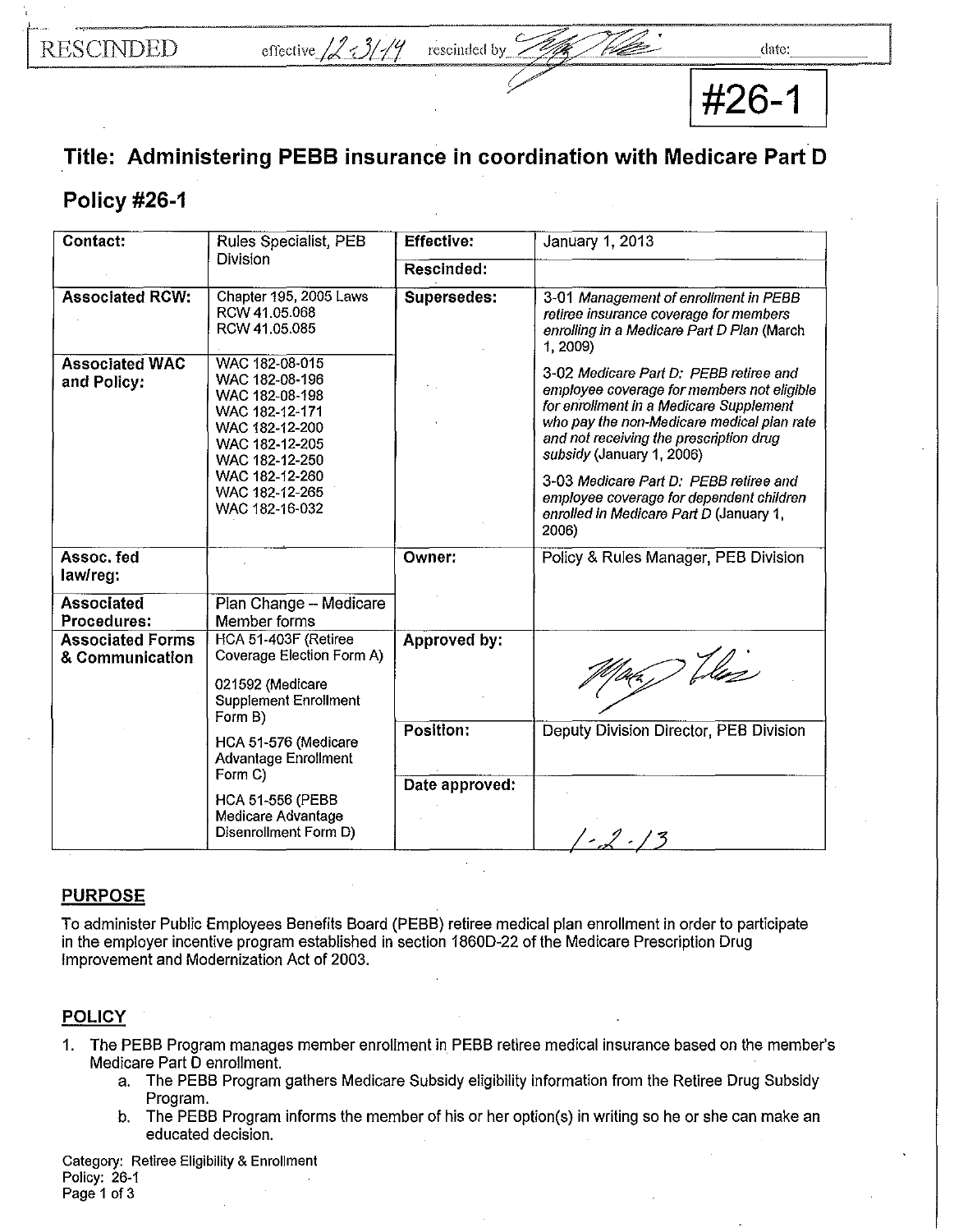c. The PEBB Program determines a member's option(s) based on his or her specific circumstance as outlined in the table below.

| <b>Circumstance</b>                        |                                                                                                                                                                                   |                                                                                                                                                                                                                                                                                                                                                                                                                                                                                            | Coordination of enrollment in PEBB retiree medical insurance                                                                                                                                                                                                                                                                                                                                                                                                                                                                                              |  |
|--------------------------------------------|-----------------------------------------------------------------------------------------------------------------------------------------------------------------------------------|--------------------------------------------------------------------------------------------------------------------------------------------------------------------------------------------------------------------------------------------------------------------------------------------------------------------------------------------------------------------------------------------------------------------------------------------------------------------------------------------|-----------------------------------------------------------------------------------------------------------------------------------------------------------------------------------------------------------------------------------------------------------------------------------------------------------------------------------------------------------------------------------------------------------------------------------------------------------------------------------------------------------------------------------------------------------|--|
| А.                                         | Subscriber, subscriber's<br>spouse or State-registered<br>domestic partner is enrolled in<br>Medicare Part A and Part B<br><b>AND</b>                                             |                                                                                                                                                                                                                                                                                                                                                                                                                                                                                            | Subscriber, subscriber's spouse or State-registered domestic<br>partner must:<br>Cancel enrollment in Medicare Part D in order to retain<br>a.<br>enrollment in the selected PEBB medical plan.<br>i. Proof of Medicare Part D termination is<br>required.                                                                                                                                                                                                                                                                                                |  |
| Subsequently enrolls in<br>Medicare Part D |                                                                                                                                                                                   |                                                                                                                                                                                                                                                                                                                                                                                                                                                                                            | <b>OR</b>                                                                                                                                                                                                                                                                                                                                                                                                                                                                                                                                                 |  |
|                                            |                                                                                                                                                                                   |                                                                                                                                                                                                                                                                                                                                                                                                                                                                                            | b. Enroll in PEBB's Medicare Supplement plan.<br>i. All Medicare enrollees who subsequently enroll<br>in Medicare Part D must change to the<br>Medicare Supplement Plan.<br>A completed Medicare Supplement Enrollment<br>Form B is required.<br>ii. Non Medicare enrollees on the account will be<br>enrolled in the Uniform Medical Plan Classic.                                                                                                                                                                                                       |  |
|                                            |                                                                                                                                                                                   |                                                                                                                                                                                                                                                                                                                                                                                                                                                                                            | <b>OR</b>                                                                                                                                                                                                                                                                                                                                                                                                                                                                                                                                                 |  |
|                                            |                                                                                                                                                                                   |                                                                                                                                                                                                                                                                                                                                                                                                                                                                                            | Terminate PEBB retiree medical insurance.<br>C.<br>A written request for termination is required.                                                                                                                                                                                                                                                                                                                                                                                                                                                         |  |
|                                            |                                                                                                                                                                                   | 2.                                                                                                                                                                                                                                                                                                                                                                                                                                                                                         | Subscribers are required to respond to PEBB by the date listed<br>in PEBB's notification(s) in order to remain on PEBB retiree<br>medical insurance.<br>If a subscriber fails to respond regarding him or herself,<br>a.<br>then PEBB will terminate coverage for the subscriber<br>and any enrolled dependents on the subscriber's<br>account.<br>b. If a subscriber fails to respond regarding his or her<br>spouse or State-registered domestic partner, then PEBB<br>will terminate coverage for the spouse or State-<br>registered domestic partner. |  |
| В.                                         | Subscriber is enrolled in a<br>Medicare Part D Plan and is<br>dually-eligible for full Medicare<br>and Medicaid benefits                                                          | 1 <sub>1</sub>                                                                                                                                                                                                                                                                                                                                                                                                                                                                             | PEBB will defer the subscriber's PEBB retiree medical<br>insurance. All other enrolled dependents will remain enrolled on<br>PEBB retiree medical insurance as long as they meet the<br>eligibility in WAC 182-12-205(1)(c).<br>Subscribers are required to respond to PEBB by<br>a.<br>the date listed in PEBB's notification(s) in order to<br>stop the deferral and remain enrolled on PEBB<br>retiree medical insurance.                                                                                                                              |  |
|                                            | C. Subscriber's spouse or State-<br>registered domestic partner is<br>enrolled in a Medicare Part D<br>Plan and is dually-eligible for full<br>Medicare and Medicaid<br>benefits. | PEBB will terminate the subscriber's spouse or State-registered<br>1.<br>domestic partner's PEBB retiree medical insurance. All other<br>enrolled dependents will remain enrolled on PEBB retiree<br>medical insurance as long as they meet the eligibility in WAC<br>182-12-205(1)(c).<br>Subscribers are required to respond to PEBB by the<br>а.<br>date listed in PEBB's notification(s) in order to stop<br>the termination and remain enrolled on PEBB retiree<br>medical insurance. |                                                                                                                                                                                                                                                                                                                                                                                                                                                                                                                                                           |  |